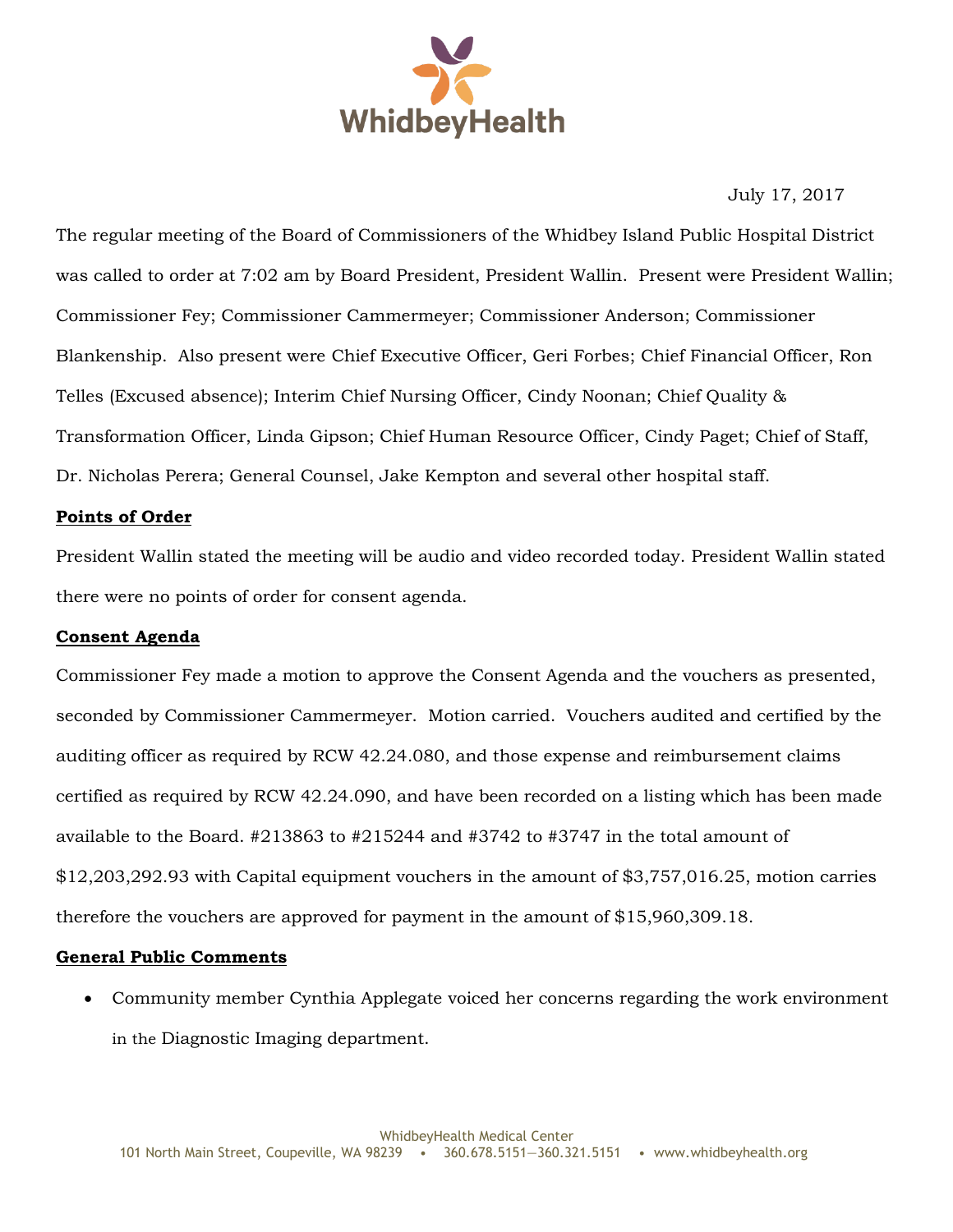

**Construction Update –** George Senerth gave a brief update on the progress of the new wing. There is a tentative move in date of June 24th. New wing tours will be available immediately following the Board mtg.

## **Nursing**

Cindy Noonan, Interim CNO

- Cindy Noonan introduced Lisa Sanford as the new CNO.
- Lisa Sanford gave a brief description of her background and expressed her excitement about being a part of the WhidbeyHealth team.
- Commissioner Wallin expressed gratitude to Cindy Noonan for stepping in as Interim CNO.

# **Quality & Patient Safety**

Linda Gipson, CQTO

- WhidbeyHealth is engaging in the Medical Incentive Payments system. The requirements have been increasing each year.
- Linda mentioned being willing to update the new Board members on the Accountable Communities of Health Medicaid waiver.
- For a year Linda has been meeting with the Rural Health discussing the Transformation Acceleration Project. The project is to accelerate improvements in practice. A final report has been submitted to the Governor and the Department of Health. Linda offered to provide a copy of the report to Board.
- CMS/DOH surveys will begin sometime after autumn. The surveys occur every 3 years.
- We have been able to establish great relationships with very high powered partners such as the Practice Transformation Hub, Aims Center, Antibiotic Stewardship Program which will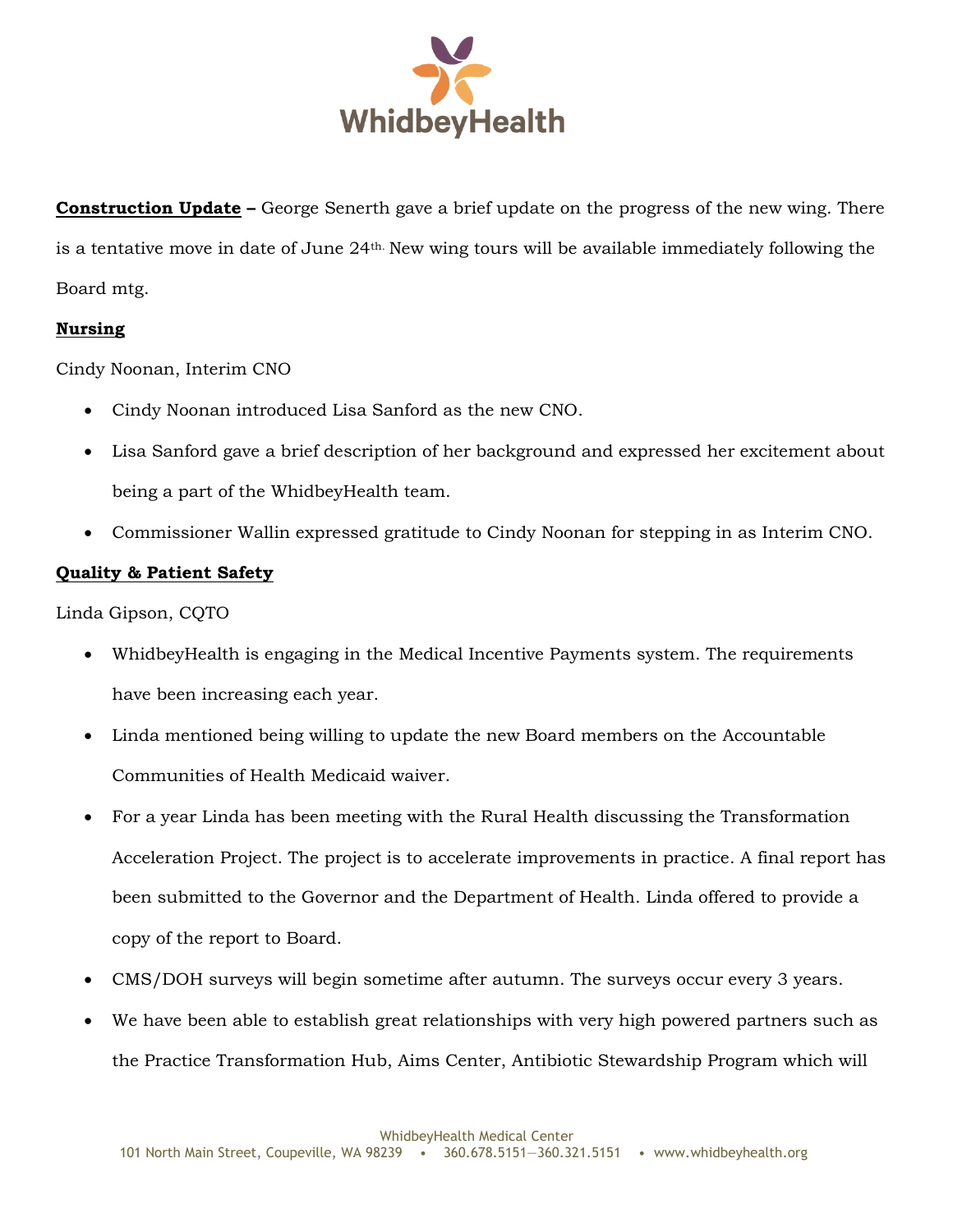

give us access to Infectious Disease Physicians. The Ethics Committee has regrouped and has been given training from The Center for Ethics to better perform ethical consults to patients, family & staff. The patient safety organization called Vizient providing us with educational training for best practice for Quality.

- 3<sup>rd</sup> and 4<sup>th</sup> year medical students from Pacific Northwest University Health Sciences will be at WhidbeyHealth.
- Linda discussed the continuing efforts from a health organizations stand point on how to control the opioid problem.

## **Quality Committee Dashboard Report – QRTLY**

Linda Gipson, CQTO

Linda discussed the data on the Dashboard Report.

### **Medical Staff Report**

Chief of Staff Report: Dr. Nick Perera, Chief of Staff reported the following:

Welcome new Chief Nursing Officer, Lisa Sanford, RN

Dr. Nicholas Perera presented the following Initial Appointments.

| Brandt Mohr, MD   | Telemedicine                               |
|-------------------|--------------------------------------------|
| Robert Sharpe, MD | Telemedicine                               |
| De An Wang, ARNP  | Provisional Advanced Clinical Practitioner |
| Jane Hemmen, ARNP | Provisional Advanced Clinical Practitioner |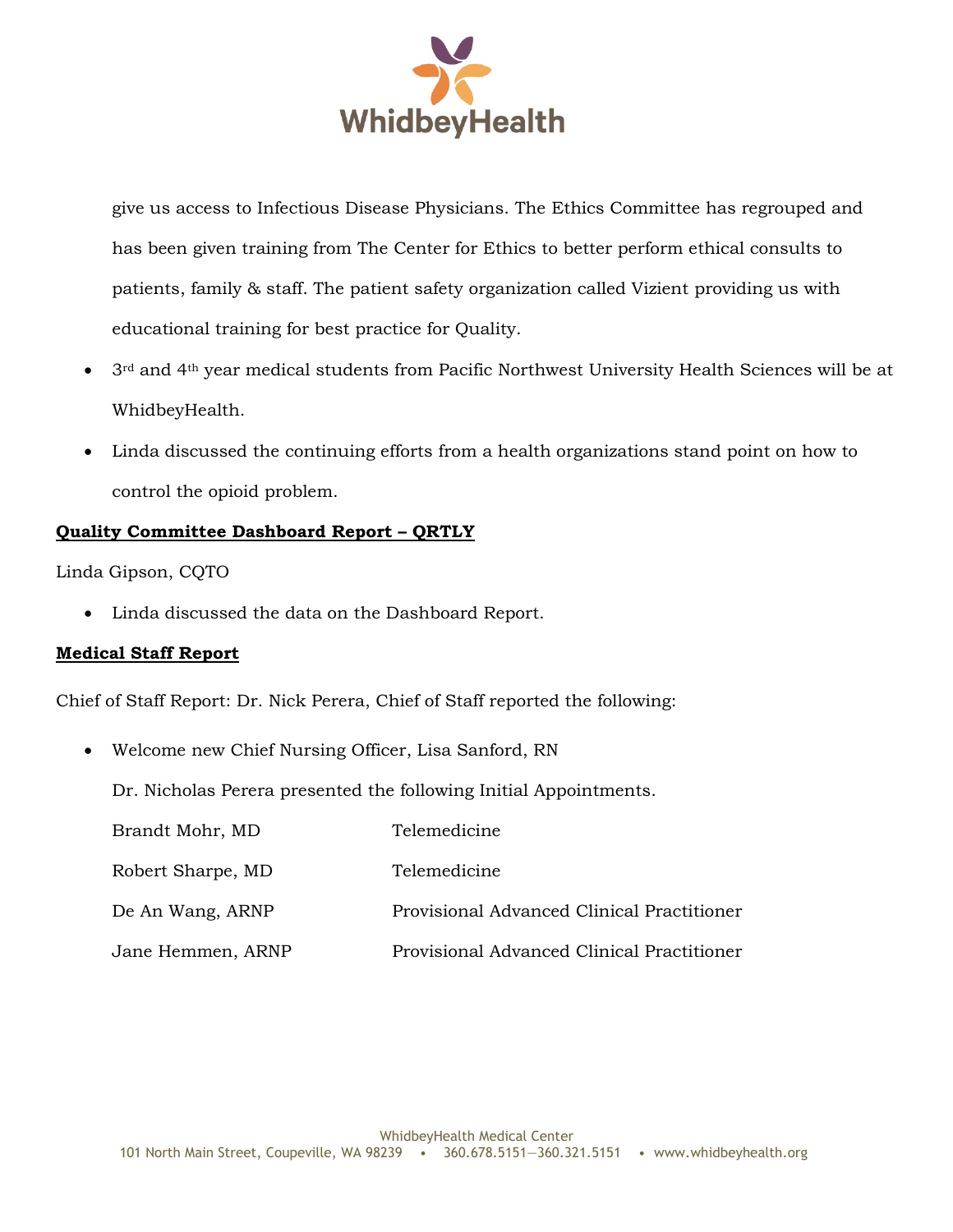

Commissioner Cammermeyer made a motion, seconded by Commissioner Fey to approve the

Initial Appointment as presented. Motion carried.

Dr. Nicholas Perera presented the following Reappointments.

Ian Ch'en, MD Courtesy Greta Go, MD Courtesy Douglas McKee, MD Active Robert Wagner, MD Active Maninder Mahal, MD Active Lynda Reidling, ARNP Provisional Advanced Clinical Practitioner Commissioner Cammermeyer made a motion, seconded by Commissioner Fey to approve the Reappointments as presented. Motion carried.

# **Staff and Status Reports from Administration**

# Administrative Update

Geri Forbes, CEO reported the following:

- Geri thank George and his team for the great work they have done on the new wing.
- Geri thanked Cindy Noonan for the work she has done while she was in the role of Interim CNO.
- Geri read a letter from the Washington Department of Health thanking her for WhidbeyHealth being the first hospital in Washington State to participate in the States Targeting Reduction Infections STRIVE Initiate.
- Geri discussed some of the new CNO Lisa Sanford's accomplishments throughout her career.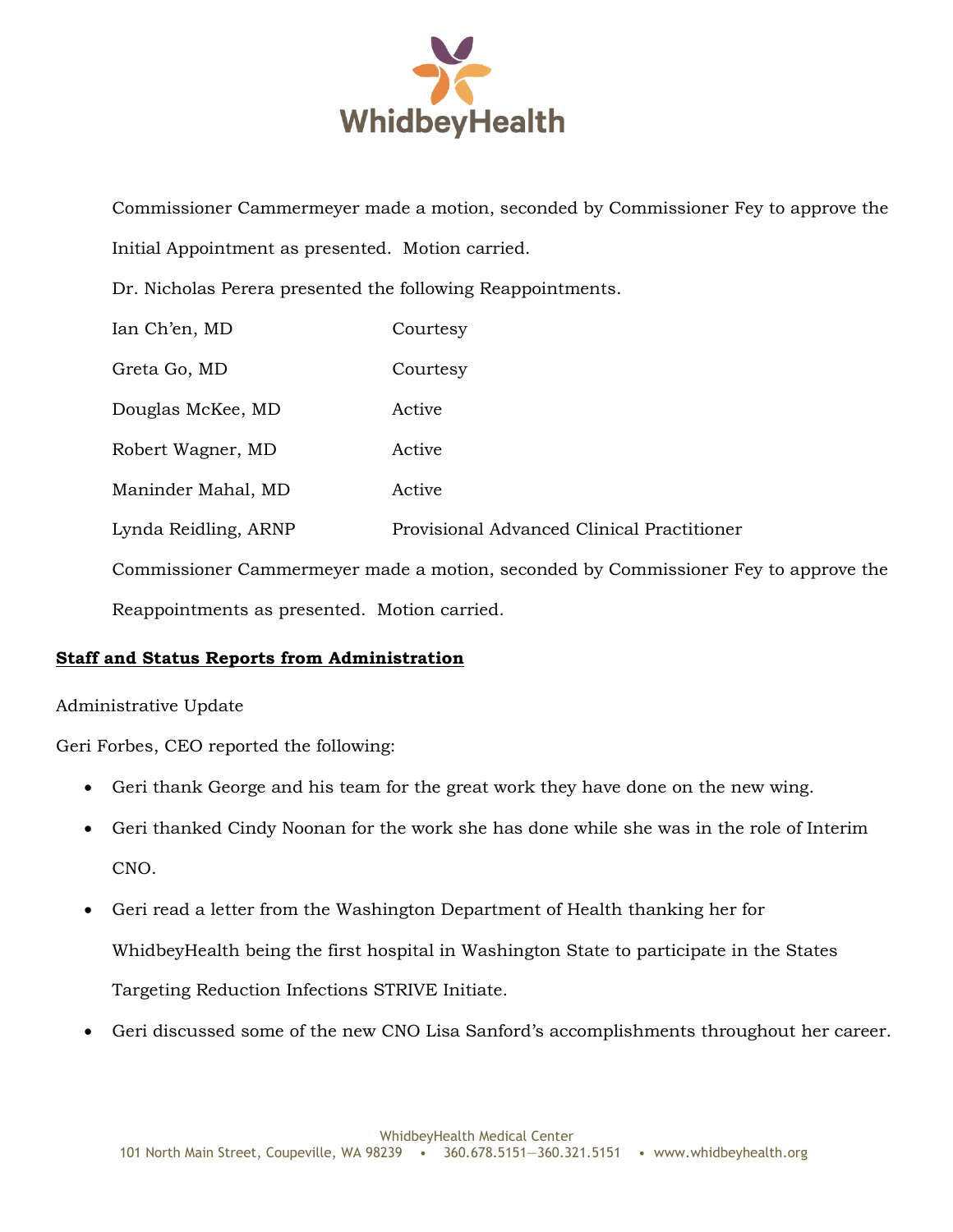

- Dr. Mark Coughenour in the MAC Clinic will be retiring.
- MAC unit beds and chairs have been upgraded in the Wound Care room.
- August 19th Tour de Whidbey. Volunteers are needed
- Geri spoke on the ongoing negotiations in the DI department. Geri also spoke about the communication training that was held on July 13th with senior leadership from UCFW21, Pharmacy, Radiology and Administration.

#### **EMS:**

EMS Manager Roger Meyer including two other paramedics in the department presented an

informational grant proposal to the Board to start up a Community Paramedic Program.

### **Finance:**

Geri Forbes, CEO discussed and presented the following financials for May 2017 in Ron's absence:

- Clinic visits are the same as previous years.
- ER visits are the same as prior years.
- Surgeries have increased. Mostly inpatient surgeries.
- Patient days are high.
- Commissioner Anderson and Commissioner Fey are both on the Finance Committee.

### **Board Items**

- Commissioner Fey discussed how the WSHA retreat was very valuable and informative.
- Commissioner Anderson thanked the hospital for giving him the opportunity to learn more.
- Commissioner Blankenship expressed his appreciation for the opportunity to go the retreat in Chelan.